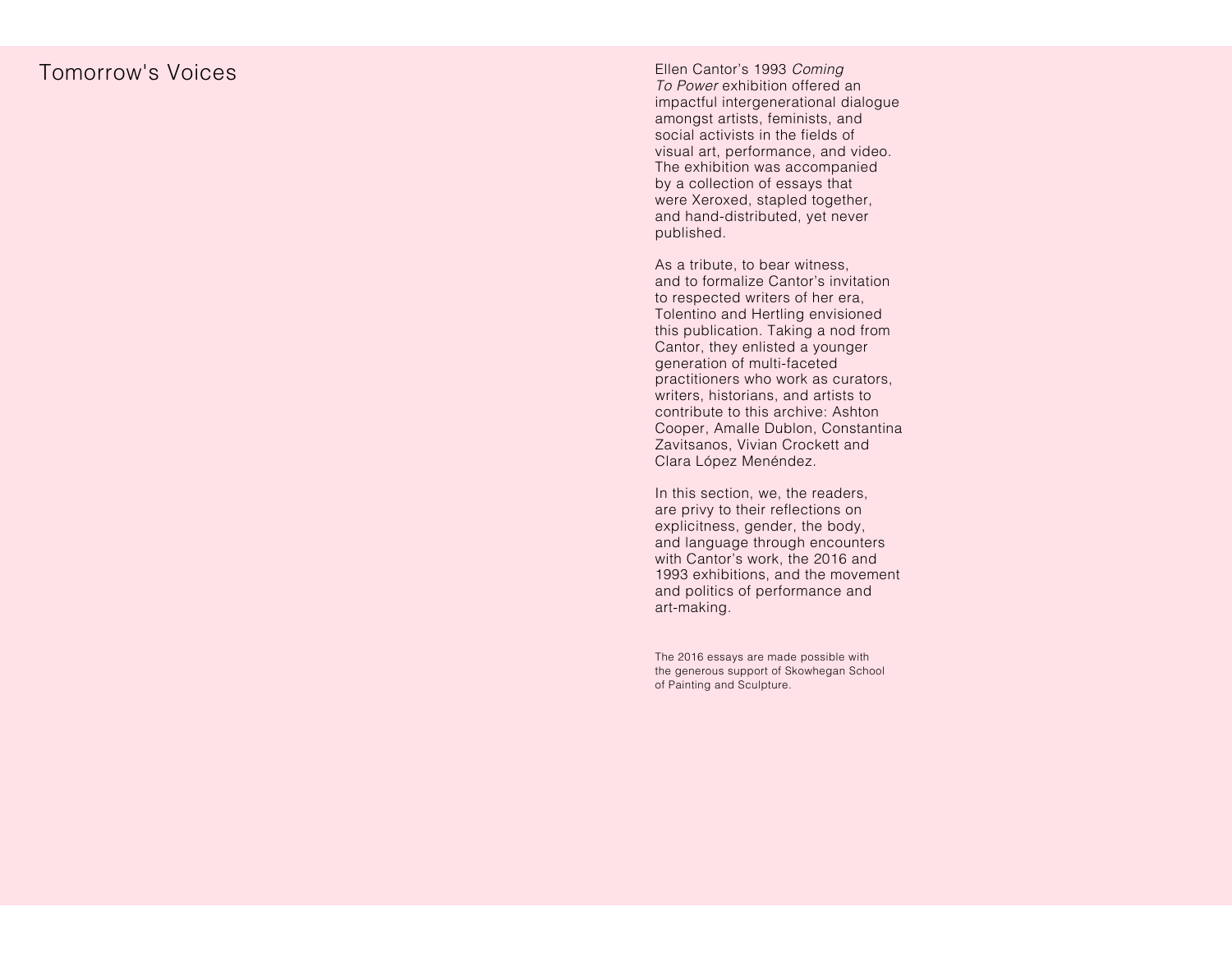The Year of the Woman

Ashton Cooper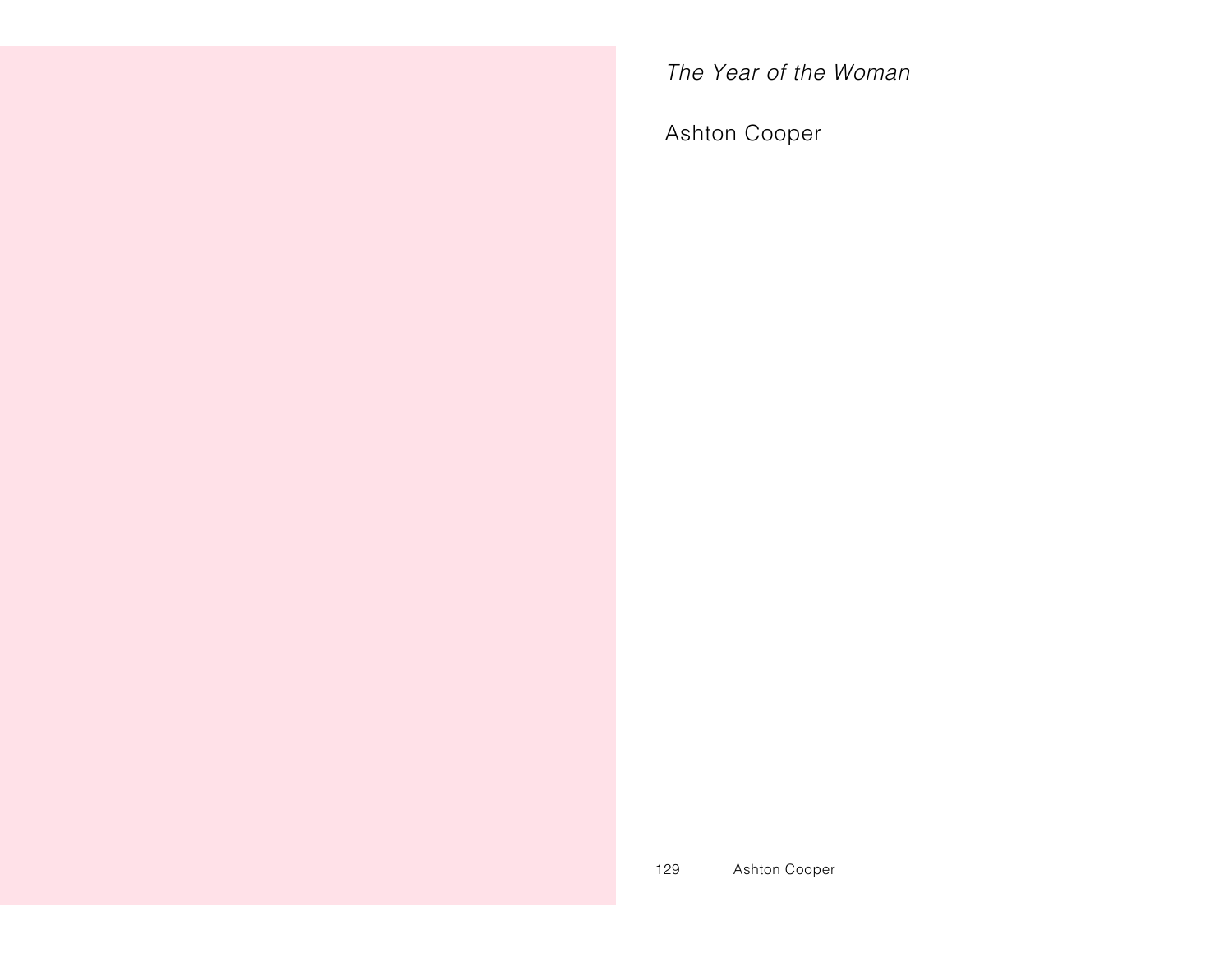Between January and September of 2016, I spent many of my working hours at Maccarone tracking down a diaphragm for the recreation of a 1966 Yoko Ono sculpture, or searching for the actual scroll that Carolee Schneemann pulled out from between her legs in 1975 (now tastefully encased in plexiglass), or making what felt like a hundred excel spreadsheets detailing the whereabouts of the other fifty-three artworks that would come to hang in Pati Hertling and Julie Tolentino's restaging of Coming to Power: 25 Years of Sexually X-Plicit Art by Women.

When artist Ellen Cantor organized Coming to Power in 1993, it was the first show she'd ever curated. And while I was handling the Benglis double-sided dildos that Cantor had included in her show, I was also doing studio visits and making obsessive revisions to the exhibition text for my own all-women show, Mal Maison, which incidentally happened to be the first show I'd ever curated.

It was while working on these two projects simultaneously—these two all-women shows made twenty three years apart—that other all-women shows shifted into sharp focus. Announcements for all-women exhibitions countrywide seemed like they were arriving in my inbox at a breakneck pace. They were everywhere and in the unlikeliest of places, from the most azure of blue chip galleries to the bro-iest of artist-run spaces.

In just 2016, across the country, we saw Hauser Wirth & Schimmel's inaugural LA show, Abstract Sculpture by Women, 1947–2016, the Rubell Foundation's No Man's Land, the Denver Art Museum's Women of Abstract Expressionism, and a series of DKNY-sponsored all-women exhibitions at the New Museum. One of the more troubling manifestations was a multitude of all-women group shows that exploited some kind of retrograde understanding of feminism and expected to be lauded for doing so (I'm looking at you The Female Gaze: Women Look at Men).<sup>1</sup> Near the end of the year, I received a press release for an all-woman art fair booth. It's clear that "feminism" has become an effective marketing tool in the art world.

2016 also saw not one but two painfully un-nuanced, dehistoricized New York Times articles about the recent "trend of the all-women art show" as well as a start-of-the-season piece headlined "In Art This Fall, Women Win in a Landslide."2 This blithe, celebratory heralding of the fad and the unexamined pervasiveness of the genre began to feel somehow insidious.

Moreover, feminism has not just been used to sell artwork, but toys and Beyoncé albums. When a new Star Wars film was released at the end of 2015, a Wal-Mart commercial used feminist polemic to sell action figures to women, scripting a little girl to say that Princess Leia doesn't need anyone to rescue her because "she's a modern empowered woman unfettered by the antiquated gender roles of a bygone era."3 A certain strain of feminism has become so unthreatening, that even Wal-Mart is exploiting it to sell things.

And so exhaustion sets in. Mainstream acceptance hardly seems like a fair exchange for a watered-down feminism that assimilates into white supremacist capitalist patriarchy rather than undermining it. I refuse to be placated by this corporatized feminism, for stale, uncritical all-women shows,

for a feminist art history being written by blue chip dealers and underwritten by multi-billionaires. It's not good enough.

So we have to find new ways. If our radical forms (all-woman shows being just one example) are going to be co-opted, we must continue to find new models, new sites, new forms. One possibility for resistance is to know our history, and to be aware that the commodification of feminism comes in cycles.

The past five or so years of mainstream "feminist" frenzy started to feel a lot clearer when I recognized the cyclical nature of these "Year of the Woman" moments, which seem to make their way into mainstream consciousness every twenty years or so. In its original iteration, *Coming to Power* was staged just one year after a record number of women being elected to the Senate prompted the media to dub 1992 the "Year of the Woman."4 Two decades earlier, Sandra Hochman had released her eponymous 1973 women's rights documentary, not coincidentally the same year Roe v. Wade was decided.<sup>5</sup> And it was just five short years ago, in 2012, that headlines were once again touting the same moniker due to congressional, Olympian, and big business wins for women.<sup>6</sup> It isn't a coincidence that in each of these three moments of mass interest around feminism, the art world has followed suit. It is because of this general mainstream interest that we are oversaturated with a surfeit of all-women exhibitions curated with an unthreatening and diluted take on Feminism.

A necessary question, then, in thinking through this restaging of Coming to Power is: Why do this show again/now? What is the value of re-staging it, transplanting it from one "Year of the Woman" to another? How can we understand Coming to Power both as undermining the aforementioned forces of commodification and inevitably also as a tool of marketing?

In its linking of these three "Year of the Woman" moments, this Coming to Power restaging itself makes us aware of these cycles, how they function, how feminism is commodified and used for the purposes of people in power. Coming to Power allows us to grapple with the allwomen show through time, enter into a conversation with history, and try to understand what is useful and why. As an inherently cyclic format, the restage adds a historical multidimensionality, gives an elasticity to meanings and values, and suggests a meta-conversation about the problems and possibilities embedded in feminism-as-trend. In its direct engagement with history, I believe that this restage can be a way for feminism to try to resist its own commodification.

In 1993, *Coming to Power* was already placing itself within a feminist history. The subtitle—25 Years of Sexually X-Plicit Art by Women locates 1968 as the point of origination. That year, amongst many other social upheavals, the Women's Liberation Movement crystallized in the national consciousness. The original show was curated to bridge second and third-wave artists.

In 1993, most of these works were not part of "an official, monumental history," as Liz Kotz described it in "Beyond the Pleasure Principle,"